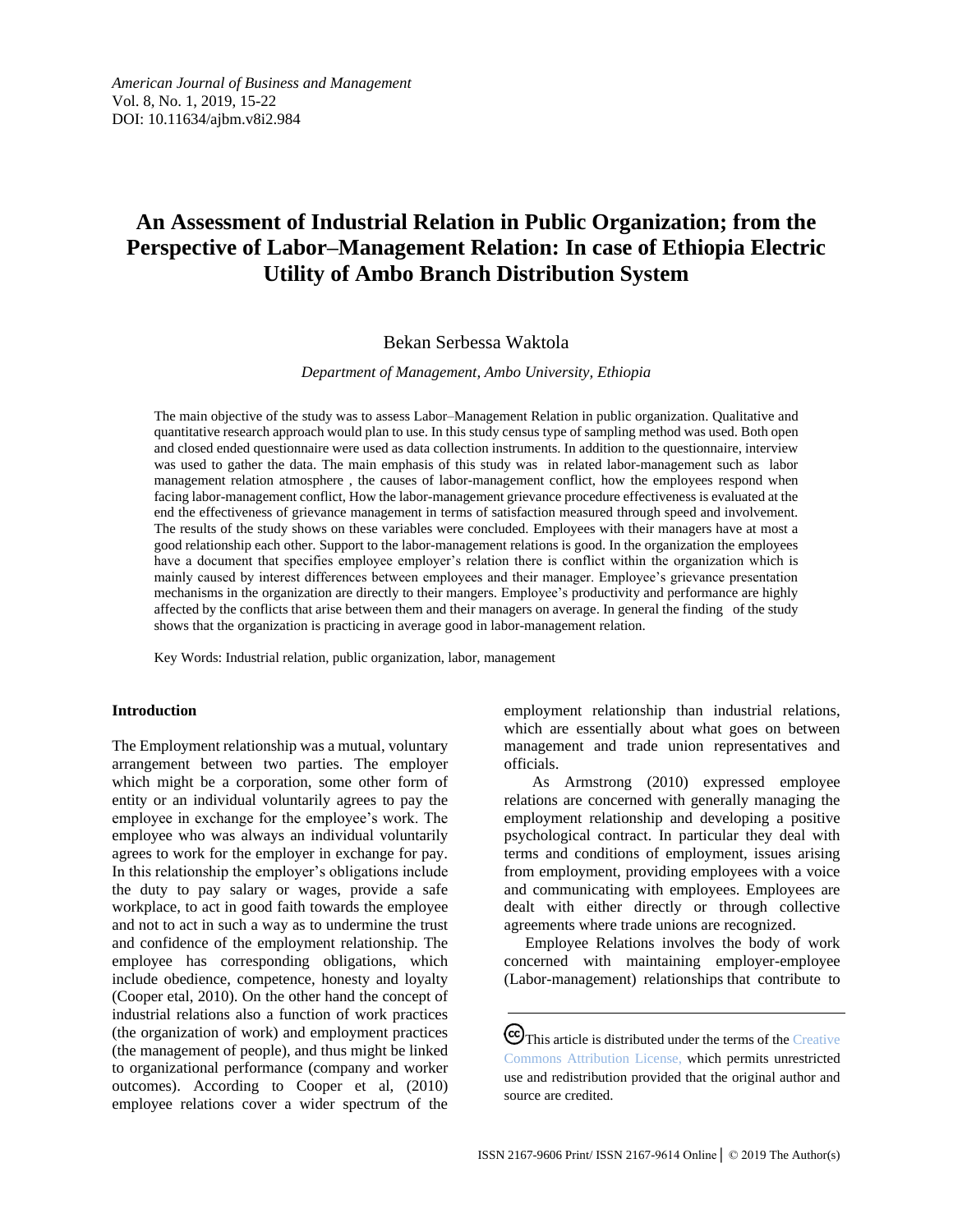satisfactory productivity, motivation, and morale. Labor-management relations are the interacting relations between labor (employees) and management (employers). According to Reynolds (1994), labor/management relations place emphasis on contract negotiations, grievance procedures, and discipline administration and impasse/arbitration procedures. Essentially, Employee Relations was concerned with preventing and resolving problems involving individuals who arise out of or affect work situations.

According to Dessler (2005), one of the factors that affect the productivity of an organization was quality of employees and its management relationship with them. To had these individual employees and groups of employees' passes and its management relationship with them.

To have these individual employees and groups of employees in organization must establish good working relationships with employees across origination boundaries.

Good employer and management relation creates higher living wages and adequate benefits for employees and good organization performance (Robbins, 2002). On the relationship between manager and employees, Manager should be interested in their employees' attitude because an attitude gives warnings of potential problem and because they influence behavior satisfied and committed employees, for instance had lower rates of turnover and absenteeism. Given that managers want to keep resignation and absences down-especially among their more productive employees; they would want to do the things that would generate positive job attitude (Robbins, 2005). Effective employee -management relations, requires agreements, between employees and managers and the contribution of both relationships to enhance the organization activities and to satisfy customers needs by smoothly communicate each other (Robbins, 2005).

#### **Statement of the Problem**

Most theories assured the idea that effectiveness of an organization depend up on the amount and quality of the employees it posses. Leat(2011) stated that workplace was the basic foundation economy, and the ability of a business to compete worldwide relates directly to workplace performance. Leat(2011) also explained that there has been a lack of strategic thinking about what settlement for the 21st century workplace was needed. If more innovation, more creativity, better customer service, and more skills are desired, what arrangements, practices, incentives and structures (in addition to the right kinds of attitudes) would help deliver them? He informed that the

employment relationship was thus has strategic significance. The workplace labor- management relationship, therefore, has major economic implications, because it affects product and service quality, productivity and profits of firms, and the jobs and employment security of workers.

Labor-Management relation has an importance in assisting management and labor in improving their relationship so they can learn to work together on issues of mutual interest as a team instead of adversary. Labor-Management relation was concerned with generally managing the employment relationship and developing a positive psychological contact. A psychological contract represents the mutual beliefs, perceptions, and informal obligations between an employer and an employee. It sets the dynamics for the relationship and defines the detailed practicality of the work to be done.

In addition, Derek *etal* (2005) mentioned that, all jobs had the potential to be alienating, making the job holder indifferent or hostile both to the job and to the management, who are sawn as responsible for obliging the employee to continue doing the job. An employee relation was largely concerned with preventing or alleviating that type of alienation. Because the issues are often collective, concerning a number of people in a similar situation, many procedures incorporate the recognition of trade unions and ways of making that recognition productive for both parties.

According Desseler (2005) among labormanagement relations' objectives are: increased productivity; enhanced worker efficiency; the establishment and promotion of an industrial democracy; the elimination or reduction of the number of strikes or lockouts via the provision of reasonable wages, enhanced living and working conditions and certain benefits; the improved economic conditions of workers in the existing state of industrial managements and political government. Dessler (2005 ) also declared that, good labor-management relations had a significant role on the productiveness and performance of an organization in addition to the quality of manager's leader ship and well planned organizational structure .

#### **Objects of the study**

The general objective of the study was assessment of Employee –Employer (labor /Management) relation practice in Ethiopian electric utility Ambo branch. The specific objectives of the study are:

- a) To assess nature of labor -management relationships in the organization*.*
- b) To evaluate grievance handling procedure in the organization.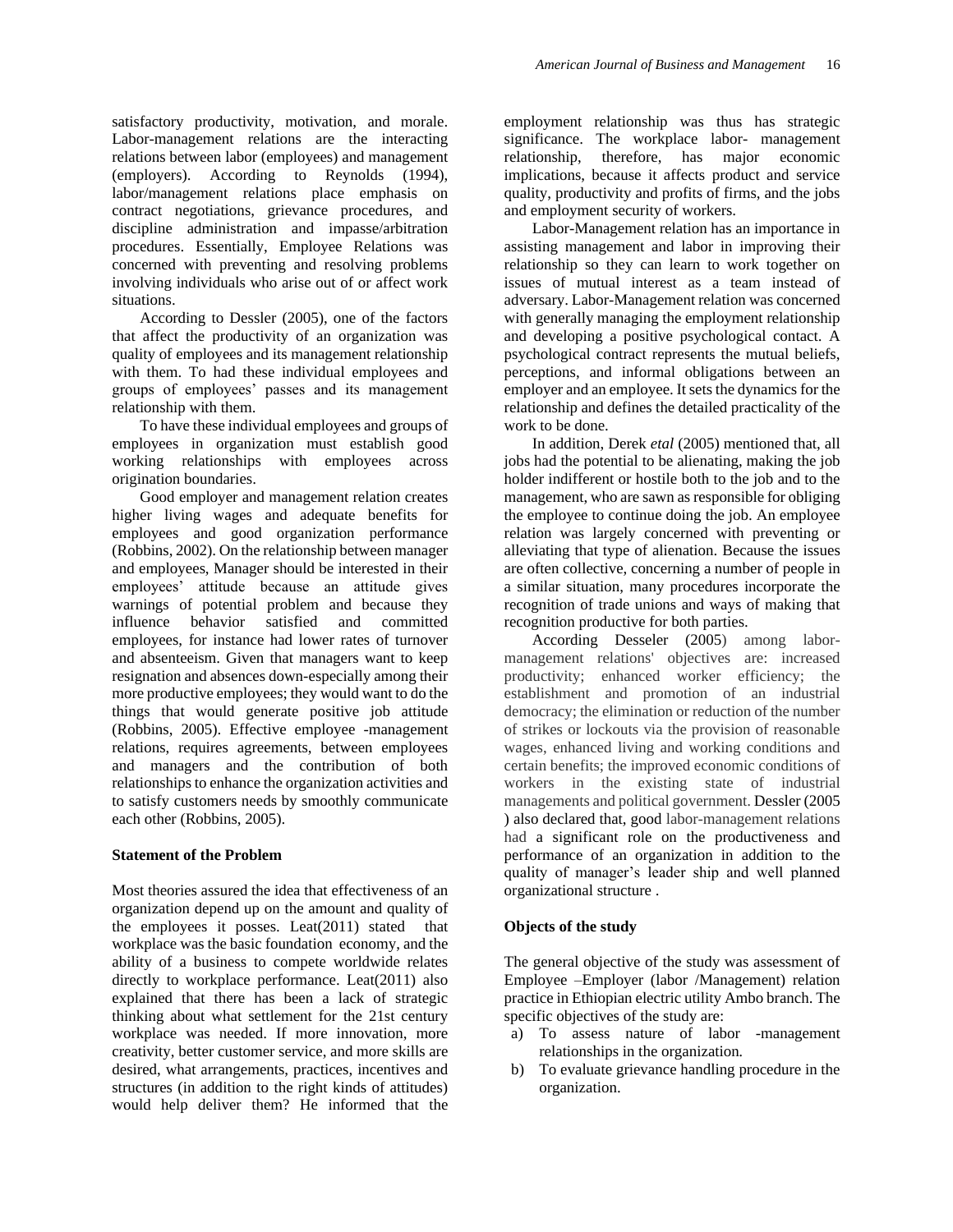- c) To assess employee assistance program applied in the organization.
- d) To examine the guaranteed treats in the organization.
- **e)** To identify caused of employee management conflict in the organization.

## **Significance of the study**

This research has significant role in helping the organizations staff to clearly understand the idea of employee- employer relationship and its various important on productivity of the organization. Hence the study was help for to the organizations management that it allows the management to saw some missed issues. Generally, the significance of the study would be enabling Ethiopian electric distribution system Ambo branch might know unrecognized problem on management relation with their employer and take action over the element to minimize the later effect. This study would benefit the organizational authorities to take corrective action and improve organization policy.

## **Literature Review**

#### **Concept of Labor-Management Relation**

When an employer hires a new employee, He/she not just bringing a new member of the ware force abroad, He/she is also starting a new relationship, because employers and employees often work in close quarters they necessarily develop relationships, managing these relationship is vital to business success, as strong relationships can lead to greater employee happiness and even increased productivity. Employer's employees' relation refers to the communication that takes place between representatives of employees or employees by them serves and their employers. Much of the employee relations involve employees and employers working to gather (Gilbert 1998).

The employer and employee relationships should be mutually respect full-the degree of cases in the relationship will depend on both the employer and employee. Some employer opts to keep their employer at a distance and, in doing so, ensure that there is no confusion as to the hierarchy that exists between them. Others elect become friend lies with their employees, seeking this as away to amp that exist between them. Others elect to become friend lies with their employees, seeing this as a way to up employee happiness (Joseph, 2002).

The impact of the employee-employer relation has an organizational practice different in accordance with, the type of relationship that exists between employee representatives and organizational

management. In organizations that employ people and skilled laborers, the relationship between labor and management is often amicable because employers have been conditioned to expect union representation within the trades. In other organization the relationship between management and labor is strained, particularly during contract negotiations when neither party want to make concessions, likewise, the relationship between the employee and their employers largely depend on the ability of employees and management to wore to tether, (Noel, et al, 2009, p 624-667)

#### **Communication in organization**

Employee /labor/ relation activities including communication systems through which employees can address their problems and grievance the purpose of communication program are decide to keep employees abreast of what is happening in the organization and knowledgeable. Building effective communication involves few fundamental elements. Organizational communication as briefly stated in many organizations its one of an incredible source of success in most large organizations. The line of communication are vertically linked /lastly to management hierarchy the emphases in the sensations is on down word communication by representative group weather communication channel are vertical, horizontal or both decision must be made about method of communication to be used. (Harris, 2003) effective on performance. Human relations affect individual and group behavior and the result effect on organizational performance. (Robert, 2005 P, 229).

## **Employee discipline**

Discipline is the way of training someone so that they learn to control their behavior and obey rules. Discipline is a procedure that corrects or punishes subordinate because a rule or procedure has been violated the purpose of discipline is to encourage employees to be have sensibly at work when sensible behaves is defined as adhering to rules and regulations. (Dressler:1994-pp: 597-599).

#### **Employee's right to work**

The term "right to work" is terms that refers to one employees right to work in certain states without being required to join a union or pay union dues. Labor union cans tell represent works in right to work states; however, the level of labor union representing in right to work states it generally lower than it is in states where there aren't right to work laws. (Gomez, 2004).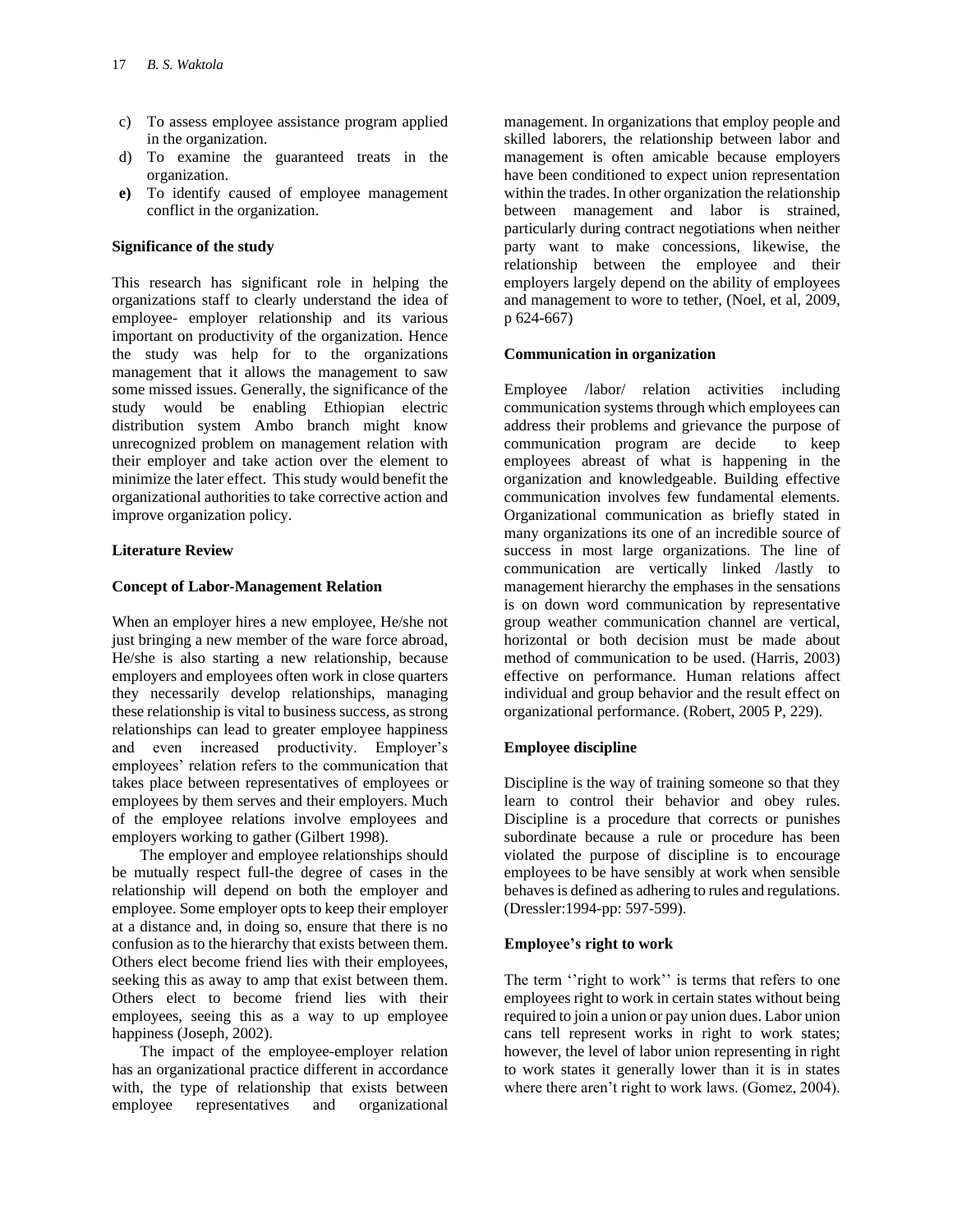#### **Employee Assistance Program**

Assistance program: - as with any relocation the overseas transfer requires a lot of expenditure for the formally of employees some of the assistance program that commonly offered includes, Households good tipping and storages ,Home sale or rental protection ,Automobile protection, Temporarily leaving expenses travel ,Special emergence return leaves ,Education allowance for children and etc. (Decenzo and Robbins 1999-p 345.) Compensation and Employee Benefits: - the goal of compensation is to design there are how components of compensation. There are financial compensation and non-financial compensation.

#### **Grievance procedure**

Apportion of most labor an agreement is devoted to grievances procedure. It contain the means where by employees can voice dissatisfy faction with and appeal specific management action also included these solution are procedure that must be followed. The procedure varies considerably between organizations. The most common strife is as follows: The employee raises the grievance with employees come date supervisor grievance is not settled the employee sees representative /union steward/ where they agree that there is grievance or falls to persuade the member otherwise they both take of back to t he supervisor. If this fails to settle the matter it is taken to the next level of manager possible departmental

#### **Reaction of Subordinates**

Subordinate can manifest many possible reactions when supports employ specific type of power.

Lousier (2005) has argued three are major type of reactions. Compliance: - means that strict exchange relationship is established between the superior and his subordinates so that they do exactly what is asked of them, but not much else. Commitment: - is the process when by t he subordinates are willing to go well beyond the actual directives of readers to make an organization effect. Commitment subordinates are those willing to put in extra effort on a project to stay late without being part over time. Resistance- is likely reaction when corrective power is issued. As general rules, subordinates do not enjoy being punishes and they frequently react by activity resisting among sometimes by damaging equipment and machinery and by making the life of the manager as measurable as possible (Gannon, 1998;pp 272-283).

## **Management attitude towards employee employer relation**

Manager attitude affects highly employee's performance and work quality. Management attitudes and they treat employees affect employees job behavior and performance. If manager have a positive attitude and expect employees to be highly productizes. A person job satisfaction is asset of attitude towards work job satisfaction affects absenteeism' sand turn over which affect performance law job satisfaction often contributes will cost tributes work slowdowns, poor product qualified employee the fit and sabotage. Job satisfaction survey a process of determining employee's attitudes about the jobs and work environment. How attitude job satisfaction affects absenteeism's and turnover which affect performance low job satisfaction often contributes will cost strikes work slowdowns, purr product qualify, employee the fit and sabotage, job satisfaction survey is a process of determining employee's attitudes about the jobs and work environment. How attitude job satisfaction self concept, values and ethics affect behavior, human relations and performance your jobs satisfaction is based in your attitude which in turn are shaped by your values and ethics your valves and ethics your self-concert is your attitude and other attitudes to word you affect you behavior human relation and performance people who have high level of job satisfaction be have well have good human relations and are highly motivated. People with positive attitude and personalities with an internal Locator Control tend to have higher level of job satisfaction and performance. (Robber, 2005; pp, 233)

#### **Guaranteed fair treatment**

Guaranteed fair treatment is an employer program that insures all employees in the organization are treated fairly by providing formalized, wall documented and highly publicized and vehicles through employees can appeal any legible issues. (Deshler: 1994: PP 596)If there is guaranteed Fair Treatments in the Organization the Employer Can the employer con passable appraise performances. And also conduct promotional and transfer programmer's performance appraisal.

It relates to the assessments of staff or managerial performance in some systematic and planned ways there are several person to appraise performance. To provide information up on which the promotion and salary decision can be mode. They provide opportunity for reviewing the employee's performance and to motivate employees (Deshler, 1994).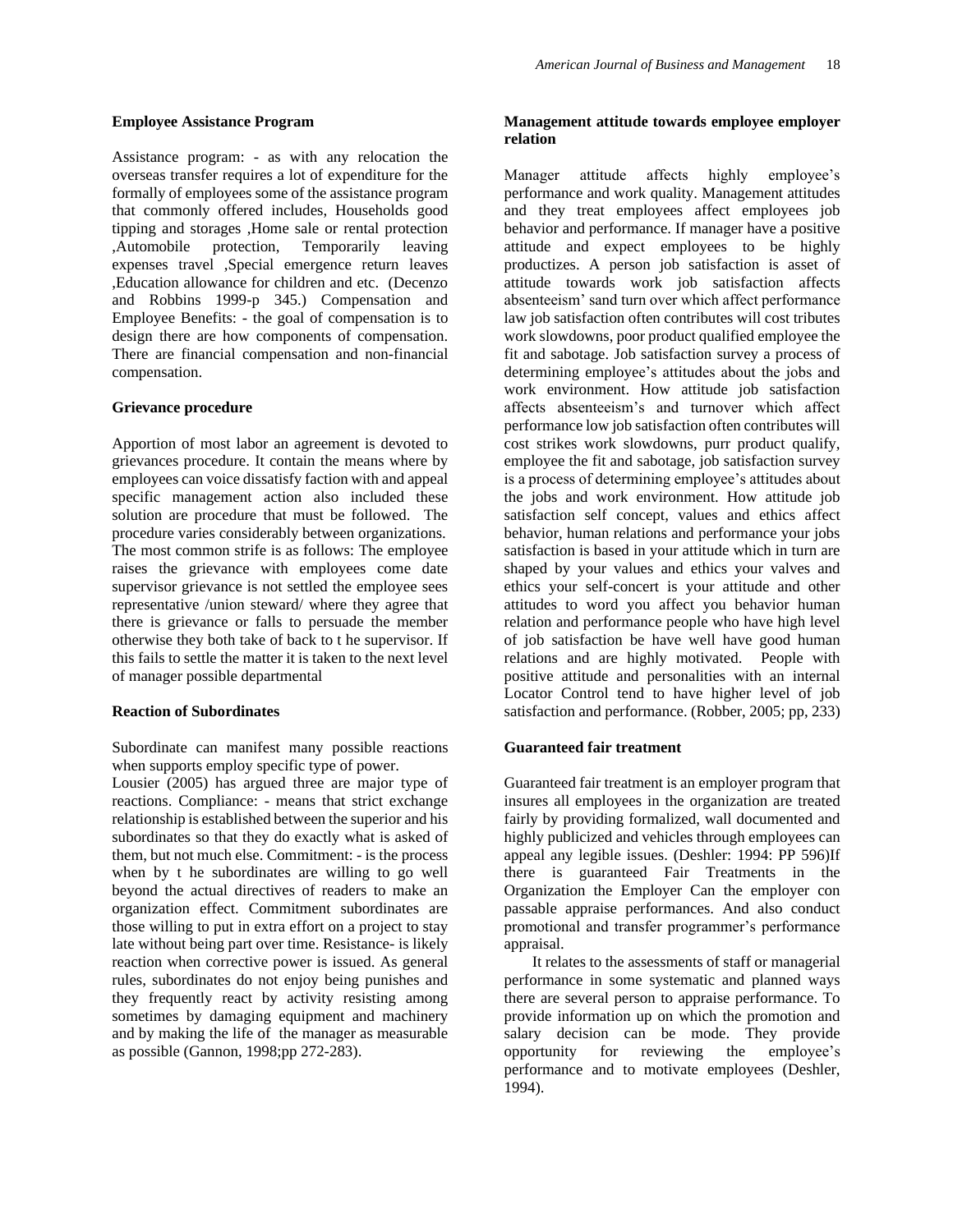## **Research Method**

The research design for this study was descriptive in type because the study was aiming at assessing labormanagement the practice organization. The study used both data to collect the important information on that focus on the objectives. The main source of primary data for the study would be from employees of Ethiopian electric service distribution system Ambo branch gathered through questionnaire and interview. Employees of Ethiopian electric utility distribution system Ambo branch used as target population.

To collect the primary data through questionnaires it has been planned a sample size would be taken from all employees who are currently working in the organization by using census method. The reasons that the total population of the organization's too small. In this any to get the necessary data needed for our research the researchers had just decided to take all members (employees) as the organization.In the study both primary and secondary data would be implemented simultaneously for the purpose of collecting information for assessment of the problem. The source of primary data was from employees and manger through interview and questionnaires. Questionnaires would be used to gather definite, concrete and better information concerning the problem used under the study .In interview the researchers group needs people to discuss the problematic issue with them and during the courses of discussion he/she gathers facts. This was used when few respondents are busy or lack of understanding of the questions under study.

Descriptive analysis such as such as tables, frequency, percentage and graphics and statically analysis such as mean was used. After completion of analysis and interpretation of data, summary of the findings would be made and discussion would be drown from the finding and finally conclusion and recommendation would be given.

## **Data Analysis and Discussion**

In this section data collected through questionnaire from employees of the organization was analyzed. The organization Practices and Employees response regarding variables such as, Employee's Relation with their managers, Trust and Respect between labor and management, A document specifying employee employer relations policy on employee's hand, The labor- Management atmosphere Employee -Employer Relation polices clearly communicated to employees, Mechanisms to handle labor- Management Conflict , Cause of labor-Management Conflict in the organization , Grievance processes an Efficiency of Grievance process and the Role of Employees on the Creation of Good Employee Employer Relationship.

## **Employee's Relation with their managers**

Majority (40%) of the respondents responded that there is an excellent or very good relationship. The other 6(24%) and 5(20%) respondents also affirmed that there is very good and good relationship between the employees and their managers respectively and there is only 4(16%) of the employees responded that there is a bad condition on the enterprise generally from this item one can be stated that there is a work initiative and co-operation between the employees and<br>the management department. According to the management department. According to Neol,(2009) some of the employees bad relationships with manager because of the ability of employees and manager to work to gather. Good employee management relation involves providing fair and consistent treatment to all employees. So they will be made responsible to the organization's goals. Therefore there is high possibility of productivity in the organization.

#### **Trust and respect between labor and management**

Majority of the respondents (45%) of the respondents responded that there is a strongly agree. the other 9(36%) and 6(24%) respondents also affirmed that there is agree and disagree on the trust and respect between labor and management respectively. it observed that majority of the respondent agree with the trust and respect between labor and management. The existence of trust and respect are important for their labor management relation through perform their specific work honestly and freely and accept the manager procedures of work

#### **A document specifying employee-employer relations policy on employee's hand**

Almost all (96%) of the respondent answered as there is binding labor relation policy on the organization. However 1(4%) employee responded that is no employer employee policy document in his hand. Generally, from this finding we can conclude that almost all employees in the organization has employee employers relation document in their hand. This implies employees know the policy, this are reduce conflict and enhance relationship.

## **The labor- management atmosphere**

Majority of the respondents (60 %) responded to that the labor management relations in EEU western shoa distribution system Ambo branch are agreed on these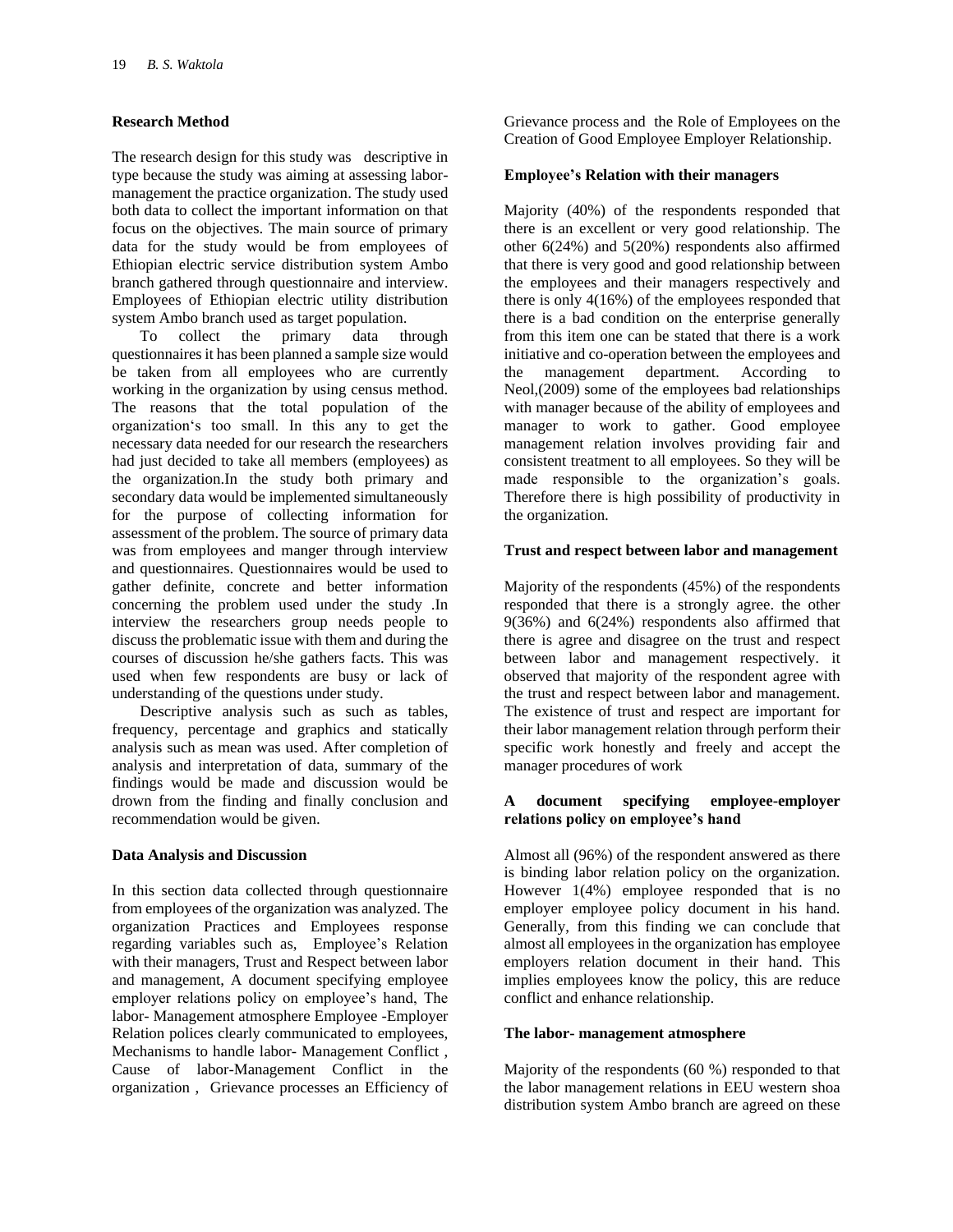ideas and 12% and 8% of respondent respond disagree and strongly do agree respectively. Generally, from this finding most of the respondent responded Labor-Management of the organizations is good.

## **Employee -employer relation polices clearly communicated to employees**

Majority most of most of the respondents (74%) responded that employees of EEU Western Shoa distribution system Ambo branch are not well communicate, Only 2(8%) respondents responded that employee employer relationship policies in the organization are clearly communicated. From this finding we can conclude that as most of the respondents respondent, employee employer relationship polices in the organization are not clearly communicated. In this instance the organization should strive to communicate this policy. According to Harris(1994) this are effect on the activities including communication system through which employees can address or express their problem and grievance.

## **Impacts of employee -employer relationship in increasing productivity**

As it was observed from data majority of (88%) of them has just said a good relationship that exists between them and their managers have a significant Assessment in increasing their work productivity. In the questionnaires it was have given to the respondents to specify their reasons about the employees raised how good relationship their manager as follows: Through enabling to freely discuss, on any maters of the work, Good employee employer relations have a prominent role in creating good working environment, it increases productivity through unlimited flow of information between them and their managers. Therefore, positive relationship has a contribution for an organization performance.

## **Cause of labor-management conflict in the organization**

The respondents were given their opinion about causes of Conflict between management and labor accordingly 40% of the respondents responded the causes of the labor management conflict was management style and 44% of the respondent responded that participation in decision making made a conflict. The rest 16% respondents respondent that the cause of labor management conflict can be from employees voice mechanisms generally, management style and participation in decision making is the main

cues of labor-Management conflict in EEC western Shoa distribution system Ambo branch

## **Mechanisms to handle labor- management conflict**

Majority of respondents (88%) answered that is there is mechanism to handle labor management conflict in the organization. However 12% respondents responded there is no mechanism to handle the conflict in the organization. Generally, from these finding we can conclude that almost respondents responded that there is a mechanism to handle labor management conflict.

#### **The way responds to the labor- management conflict**

The above table 4.13 show that 17(68%) of the respondents suggest that the conflict in the organization is respond through formally. while the rest 8(32%) of the respondents responds through the informal way of conflict resolution. From this finding we conclude that there is a formal way conflict resolution. These are important for labor management relation immediate solve the conflict.

#### **Voice dissatisfaction to management**

The respondents were asked how they voice their dissatisfaction accordingly ,40%) of the respondents responded they present their complaints directly to supervises and 16% of the respondents responded that they present their voice of dissatisfaction and appeal some management actions to representative of employees or employees union. However, there are employees 44% of the employees who use all moans to present their grievance. Thus, we can say that most of the employee's solve their problems through open communication with the managers or their supervisors. So that the organization through solving ambiguous timely before other more progresses. In this case, we can conclude that in Ethiopia electric utility Western Shoa distribution system Ambo branch, grievances are presented to respective managers and supervises, allowing the organization to have a sustained economic progress through decreasing long range and something unwanted problem solving mechanism by just presenting it to managers and supervisors.

#### **Grievance processes an efficiency of grievance process**

Regarding grievance process, 80% respondents responded that the labor management work cooperatively during grieves process. Efficiency of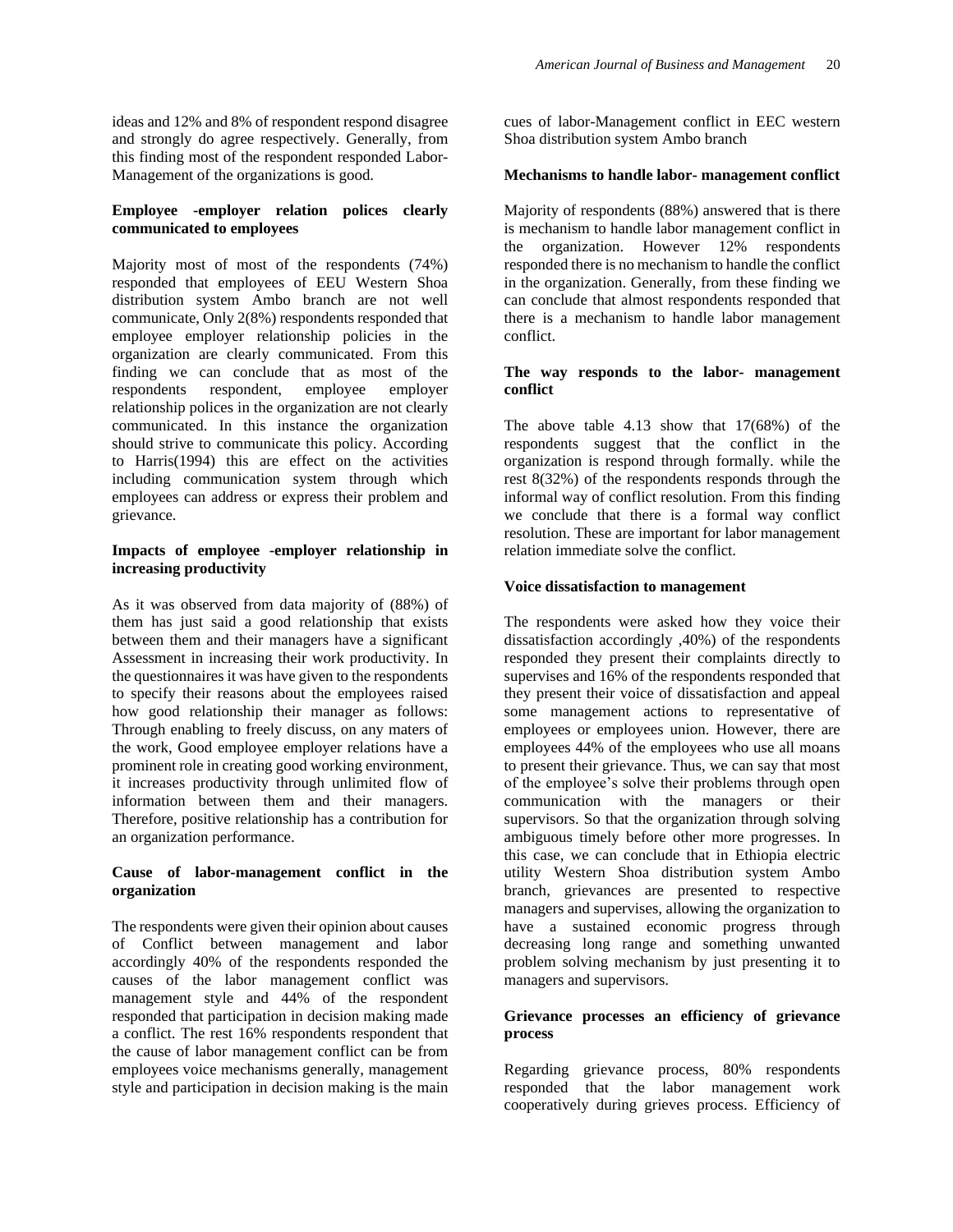grievance procedure according to Decenzo and Robbins the employee raises the grievance with employees come date supervisor grievance is not settled the employee sees representative /union steward/ where they agree that there is grievance or falls to persuade the member otherwise they both take of back to t he supervisor. If this fails to settle the matter it is taken to the next level of manager possible departmental head. The organization efficiency is because of using such like procedures.

#### **The role of employees on the creation of good employee employer relationship**

As an open end question we have asked for our respondents to tell as what they think their role is in the creation of good employee employer relationship. In addition to this they take the responsibility in the implementation of these policies. Most of our respondents responded that following the employee employer pokies of the organization is their major role in creating good employee employer relationship, addition to this taking the responsibility in the implementation of these policies. In another way a large number of respondents responded that working properly what the organization needs to be worked by them is a major role in creating good working environment and Some respondents also responded that strictly learning and behaving as their employers need is their role in real ting good employee employer relationship. Generally these points are putted as a major role in creating conducive employee employer relationship environment.

#### **Employee assistance mechanisms other than basic salary**

From the analysis it was observed that 84% of respondents responded that the organization had not at all given them any assistance mechanisms. From this we can conclude that the organizational management should work hard to increase employee's assistance other than salary in order to gain employees acceptance and to increase employee's work performances as well as organizational service qualities. In addition to this as an interview we had been interviewed some employees on how this assistance increase their work efficiency as well as effectively.

#### **Conclusion**

The main objective of this study was to assess Employees -Management relation practices on the basis of the findings and summary.

Employees with their managers have at most a good relationship each other. This is the most

important concern of this study research. As it discussed in the analysis parts of the study, the employees and mangers relation have a big impact on employee employer relations as well as organizational performance as a whole. In this case we conclude that the EEU out eastern distribution system Ambo branch has a big opportunity needing more works to be done more things to increase good employee employer relationship. The organization support to the labormanagement relations is good. Because it has greater advantages to employers of small businesses for the creation of conducive environment for their employees, as a result employees prefer to stay with them. As we have observed in data analysis, of employees need a good employee employer relation to increase their productivity. This finding shows that the organization should do more measures to create good employee employer relation. Sometimes there is conflict within the organization which is mainly caused by interest differences between employees and their manager. Most of the employees of the organizations respondents affirmed that there is a conflict. This shows that conflicts arise in the organization hindering organization effectiveness if not solved properly.

As the finding shows employees productivity and performance are highly affected by the conflicts that arise between them and their managers on average. Employee's grievance presentation mechanisms in the organization are directly to their mangers. We can say that most of the employee's solve their problems through open communication with the managers or their supervises, so that the organization manger insure and sustain development of the organization though solving ambiguous timely before other more progresses, in this case, it can conclude that the grievances are presented for respective managers and supervises allowing the organization to have a sustained economic progress through decreasing long range and something unwanted problem solving mechanism by just presenting it to managers and supervisors. Some of the employees present their voice of dissatisfaction with to employees union which is may be above than the organizations boundary.

Employee assistances other than basic salaries are like such as education allowance for children, temporary leaving expenses travel and home sale or rental protection. Automobile protection and etc. should give to the employees in order to increase employee s productivity. From this we can conclude that the organizational management should work hard to increase employee's assistance other than salary in order to gain employees acceptance and to increase employee's work performance as well as organizational service qualities.